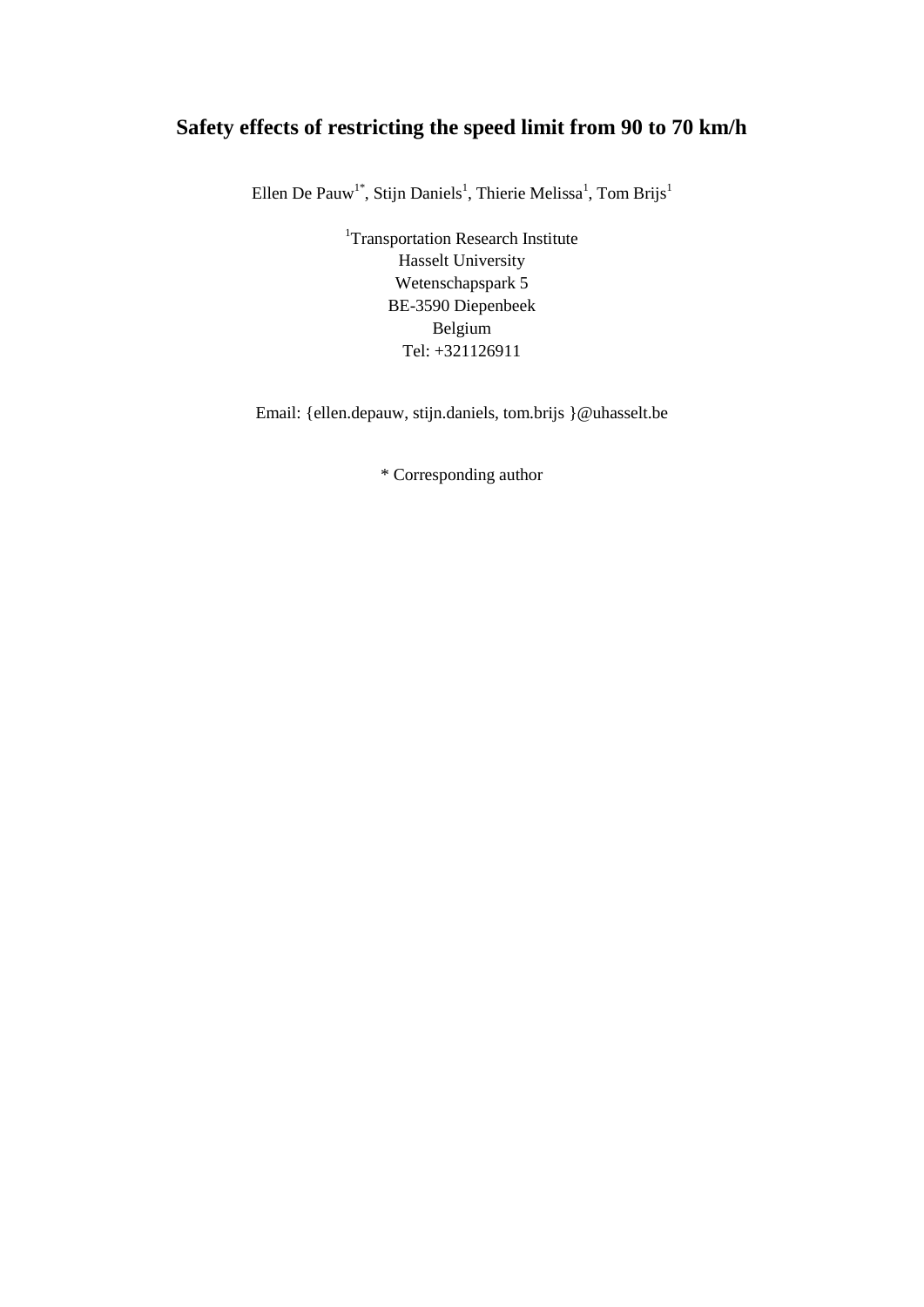# **ABSTRACT**

Speed is a main risk factor in traffic safety, which increases both the chance and the severity of the crash. In order to work to a better traffic safety through influencing the travel speeds, road authorities may decide to lower the legally imposed speed limits. In 2001 the Flemish government decided to lower speed limits from 90 to 70 km/h at a considerable number of highways. Current study examines the effectiveness of this measure, through the application of a comparison group before-after study to account for general trend effects in road safety. Sixty-one road sections with a total length of 116 km were included. Those locations knew a restriction of the speed limit in 2001/2002. The comparison group consisted of 19 road sections with a total length of 53 km and an unchanged speed limit of 90 km/h during the total research period. Taking trend into account, the analyses showed a 5% decrease [0.88; 1.03] in the crash rates after the speed limit restriction. A stronger effect was found for the crashes with serious injuries and fatalities, which showed a decrease of 33% [0.57; 0.79]. Separate analyses between crashes at intersections and at road sections showed a higher effectiveness at road sections. From this study can be concluded speed limit restrictions do have a favorable effect on traffic safety, especially on the severe crashes. Future research should examine the cause for the difference that was found in the effect between road sections and intersections, taking vehicle speeds into account.

**Keywords**: before-after evaluation; crashes; speed limit reduction; traffic safety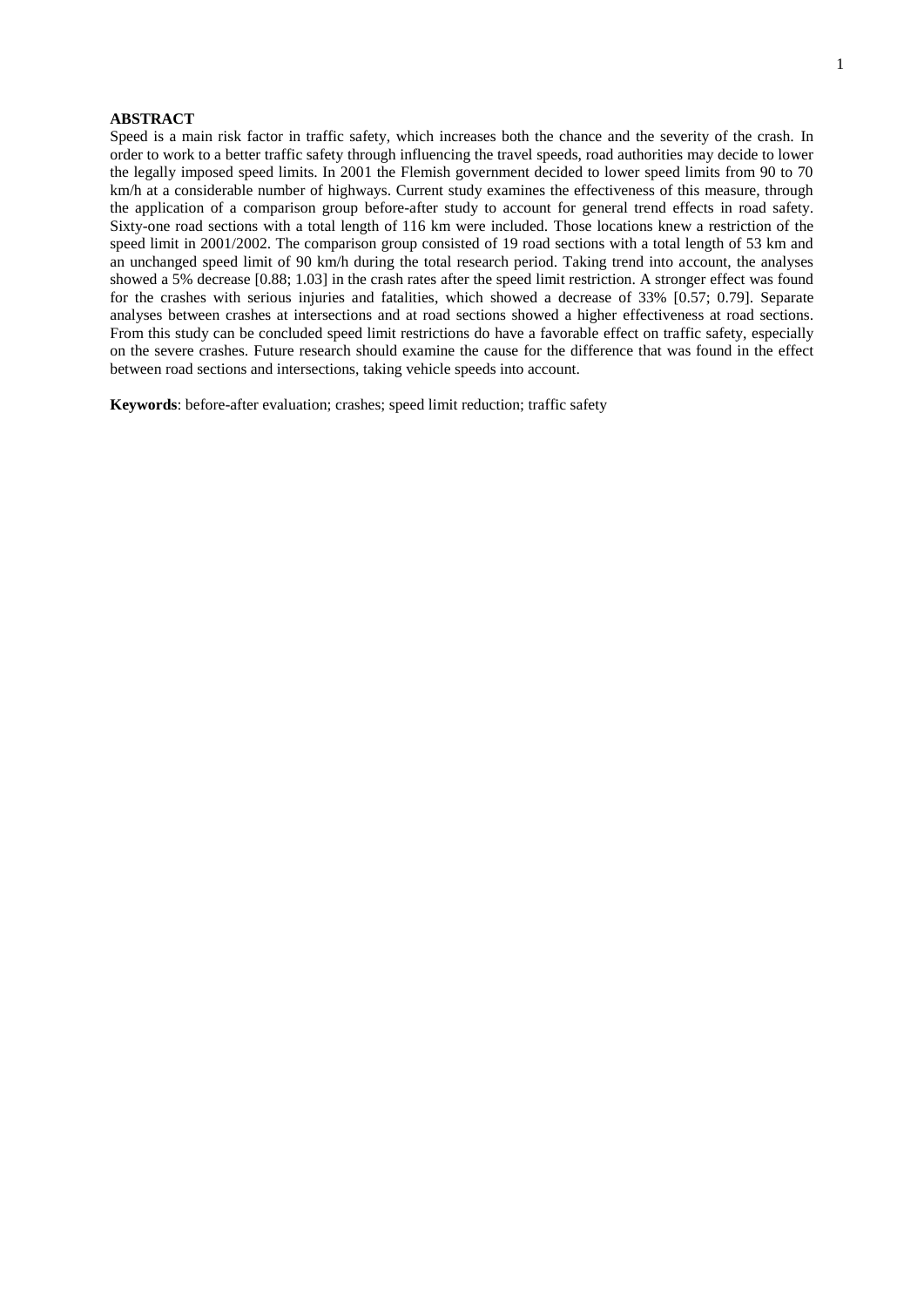# **1. Introduction**

Speed is defined as an important risk factor in traffic safety (Elvik, et al., 2009). Although crashes are caused by different factors and the contribution of speed is difficult to examine (Nilsson, 2004), higher speeds proved to increase the likelihood to get involved in a crash. Different causes can contribute to this relationship. One of them is that drivers have less time to pick up information and react, which consequently leads to a lower chance to avoid a crash. At the same time the distance that is covered until the car stops extensively prolongs. Not only the chance to get involved in a crash increases, but also the severity of the crash raises with speed, since the degree of kinetic energy at the moment of the collision is higher (OECD, 2006). In order to favorably influence the traffic safety, the Flemish government decided in 2001 to lower the speed limits from 90 to 70 km/h at a large number of highways, based on four main criteria, from which at least one had to be fulfilled. Those criteria were: road sections without cycle paths or with cycle lanes close to the roadway; road sections with obstacles close to the roadways with a high risk of collision; road sections outside urban areas but with a high building density, and a high number of vulnerable road users; and road sections on which several severe crashes occurred in the past (Juvyns, pers. comm.). The speed limit was often only restricted at specific sections of roads, for example sections between two intersections or sections between two parts of urban environment. For the majority of the locations, the speed limit restriction was introduced in 2001-2002. No enforcement and educational efforts were combined with this change, only traffic signs were adapted.

#### **2. Background**

Analysis of previous studies that examined the traffic safety effects of speed limit restriction, generally showed a favorable effect on traffic safety. However, also no effects, or even increases in crash rates were found. A review of eight studies (Stuster, Coffman, & Warren, 1998) that examined the effect of lowering speed limits in six different countries, found a significant decrease in crash rates in six studies, that ranged from 9 to 19% for the injury crashes and 12 to 24% for the more severe crashes. The two other studies found no significant change. A meta-analysis of Elvik and Vaa (2004), who examined the effect of speed limit restrictions from 80-90 to 60- 70 km/h found a decrease of 23% for all injury crashes and 43% for the fatal crashes. They also analyzed studies that examined the effect of the restriction from 60-70 to 50-60 km/h. In this meta-analysis they found a decrease in crash rates of 9 and 23% for respectively all injury crashes and fatal crashes. Overall, taking different studies with a variable before- and after legally imposed speed limit into account, they found a decrease in the number of injury crashes of 14%, and a decrease of 15% in the number of fatal crashes. A Norwegian study, applying the empirical Bayes method (Ragnøy, 2005), examined 631270 km of roads that knew a speed limit restriction from 80 to 70 km/h and 271049 km roads that had a restriction from 90 to 80 km/h. The study found a significant decrease of 15.5% in the number of crashes at road sections where speed was restricted from 80 to 70 km/h. However, lowering the speed limit from 90 to 80 km/h appeared to have an increasing effect on crashes, which was estimated at 49.8%. A study in Australia examined the effects of changing speed limits from 100 to 80 km/h at arterial roads. This resulted in a significant decrease of 46% in the number of injury crashes. On the contrary, restricting the speed limit from 75 to 60 km/h brought about a nearly statistically significant casualty crash frequency increase of 43% (Newstead & Narayan, 1998). According to the authors this was due to an increasing variance in travel speeds, as some drivers did not adapted their speed behavior to the new speed limit, whereas others did. It is however difficult to compare the results of these different studies, as the circumstances of for example road and environmental type, and range of speed limit decrease largely differ along the studies. Furthermore, the application of different methods to analyze the traffic safety effect, can also lead to different results.

McCarthy (1998) profoundly examined the relationship between speed limits and traffic safety. He showed a lot of factors can mediate the effect of speed limits on traffic safety, of which especially the speed choice of the driver is important. This choice on its turn is influenced by different elements, such as socio-economic factors, personal risk perception and the extent of enforcement. Next to this, also road conditions and the vehicle have an effect. When a speed limit is not in accordance to the road conditions, this limit will not or hardly being kept. Furthermore, the relation between changes in speed and the occurrence of crashes is often given as a power function. The exponent differs according to the crash severity. For example Nilsson (2004) noted an exponent of 2 for all injury crashes, 3 for crashes with serious injuries and fatalities and 4 for fatal crashes. Elvik (2004) only uses mutually exclusive categories, and found for injury crashes an exponent of 2, for serious injury crashes a power of 2.4 and for fatal crashes 3.6.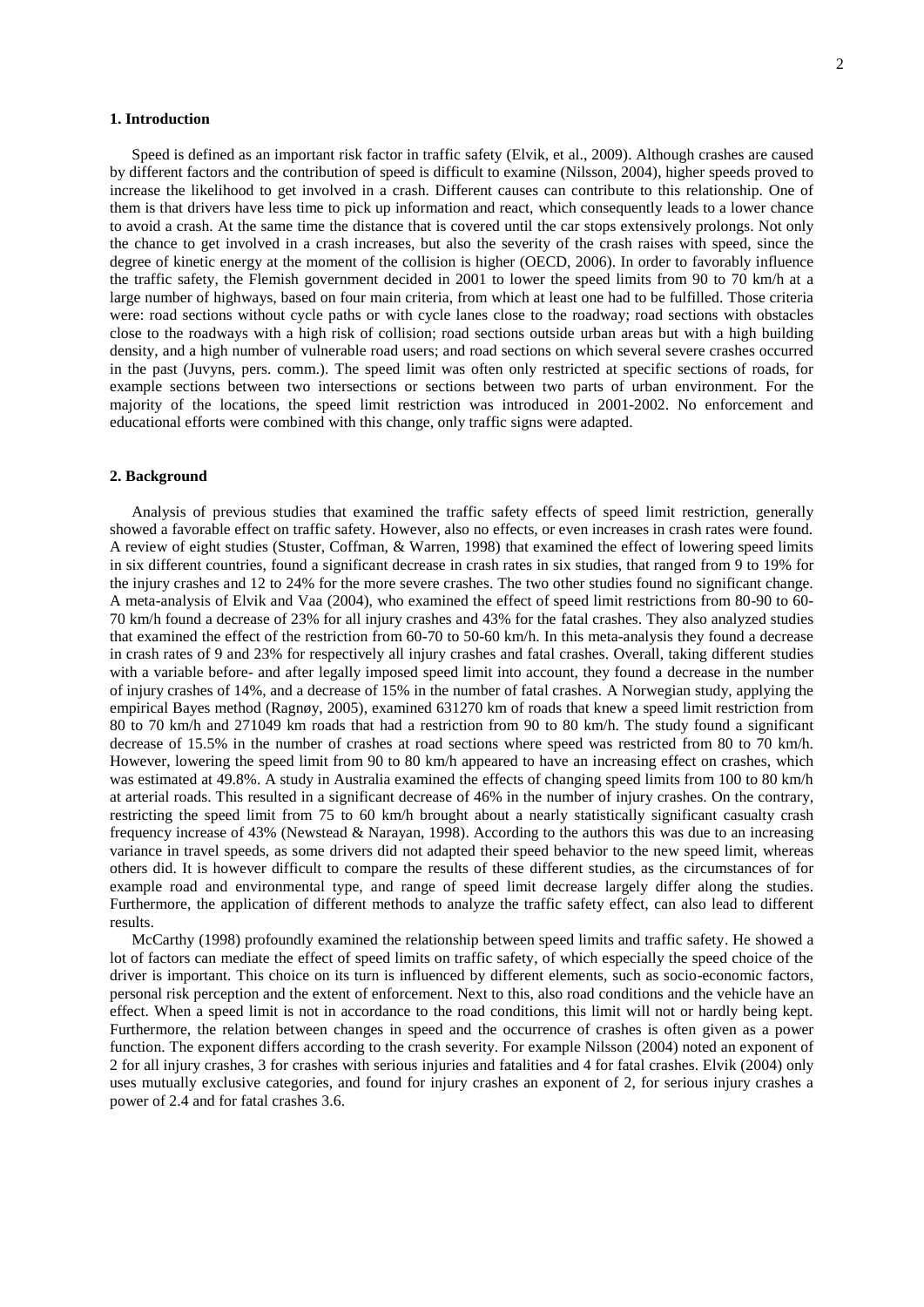# **3. Data**

3

All road sections that knew a speed limit restriction from 90 to 70 km/h during 2001-2002 located in the province of Limburg, one of the five provinces in Flanders, Belgium, were included in the research group. Only road sections on which other measures were performed during the research period that could have had an effect on travel speeds or traffic safety, were excluded. Therefore local authorities were asked to report whether next to the speed limit decrease, other measures were implemented during the research period. This were for example changes in traffic regulations such as the right-of-way rules and changes in infrastructure, such as narrowing or broadening roads. Locations that only had some small changes in infrastructure, such as repair and maintenance works, were not excluded. Eventually 61 road sections were included with a total length of 116 km, located in 16 different municipalities in the province of Limburg. The length of the sections ranged from 0.1 to 6.04 km. For most of the road sections a speed limit restriction was applied in 2002, 13 had an adaptation in 2001. The comparison group consisted of 19 sections, with a total length of 53 km. Also the comparison locations were all located in the province of Limburg. As can be seen from table 1, most of the road sections (80%) are situated at local roads, 15% are secondary roads, that connect, collect and distribute at local and intercity level, 5% are primary roads whose function is connection, collection and distribution at the Flemish level. The majority of the road sections are situated outside the urban area (72%), and have 2x1 lanes (92%). Examples of roads that were adapted are shown in figure 1.

### **Table 1**

Main characteristics of the research and comparison locations (Agency of Roads and Traffic, Ministry of Mobility and Public Works)

|                 | <b>Research</b><br>group    | <b>Comparison</b><br>group |  |
|-----------------|-----------------------------|----------------------------|--|
|                 | Number of locations $(\% )$ |                            |  |
| Road category:  |                             |                            |  |
| - Primary       | 3(5%)                       | 1(5%)                      |  |
| - Secondary     | 9(15%)                      | 5(26%)                     |  |
| - Local         | 49 (80%)                    | 13 (68%)                   |  |
| Urban area      |                             |                            |  |
| - Inside        | 17 (28%)                    | $2(10\%)$                  |  |
| - Outside       | 44 (72%)                    | 17 (90%)                   |  |
| Number of lanes |                             |                            |  |
| $-2x1$          | 56 (92%)                    | 16 (84%)                   |  |
| $-2x2$          | 4(7%)                       | $0(0\%)$                   |  |
| - 3x1           | 1(2%)                       | 3(16%)                     |  |



**Fig.1** Examples of roads at which the speed limit was restricted from 90 to 70km/h (Source: Google Street View)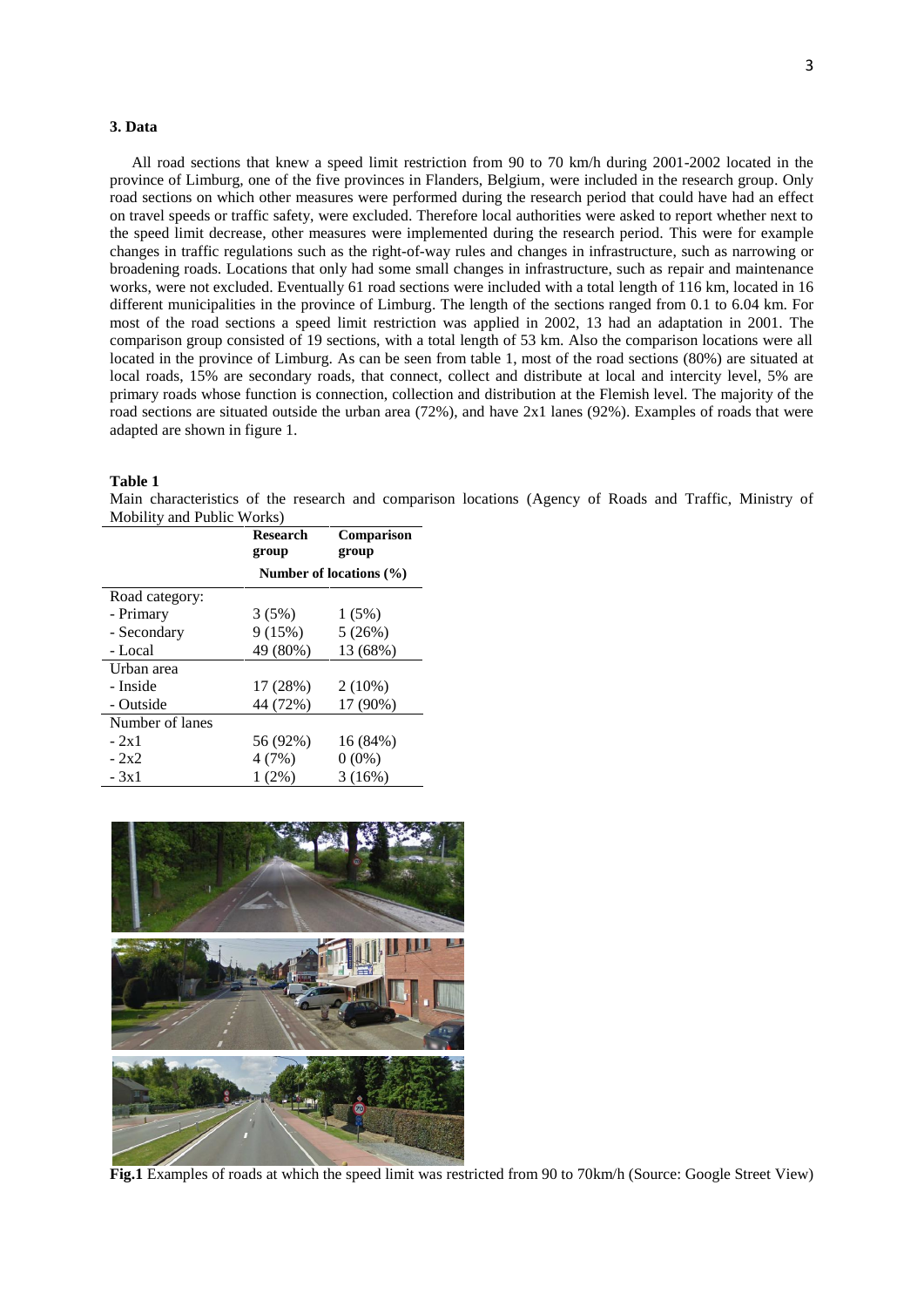At the moment of the study, crash data for Belgium were available until 2009 (Federal Public Service Economy, department Statistics). However, in order to select the crashes at the research locations, geo-coded crash data were necessary. These were available from 1996 until 2007 (Ministry of Mobility and Public Works, Agency of Roads and Traffic). Subsequently the before-period starts from 1996 to 2000/2001, the after period from 2002/2003 to 2007. The year during which the speed limit was adapted, 2001 or 2002, was excluded from the research period. According to the severity of crashes, two groups of crashes were handled. First injury crashes, which include all crashes with at least a slightly injured person. Secondly the more severe crashes, which include crashes with seriously injured (defined as every person that got involved in a traffic crash and needed a hospitalization of more than 24 hours) and deadly injured (every person that as a consequence of a traffic crash died on the spot, or within 30 days after the crash). Crashes with property-damage only were not included since these are not systematically gathered. To select the crashes, the spatial analysis program ArcGIS, version 9.3 was used. A buffer of 10 meter was applied to make sure all crashes at the selected locations were included. Furthermore a distinction was made according to the location of the crash, with a distinction between road section and intersection. At the research locations on average 322 injury crashes per year occurred. Fifty-five percent took place at intersections, 45% at road sections. The comparison group consisted of 64 injury crashes per year, with an occurrence of 44% at intersections. For more severe crashes, on average 74 crashes per year for the research group were selected, with a proportion of 48% at intersections. The comparison group consisted of on averagely 21 severe crashes, with 37% that occurred at intersections. A first view is given by figure 1, which shows the mean crash rates per km, both for all injury crashes and the more severe crashes in the research and comparison group. For all groups a decrease can be observed, which especially for the severe crashes is stronger in the research group compared to the comparison group.



**Fig. 1.** Mean crash rates per km in research and comparison group from 1996 to 2007, both for injury crashes and more severe crashes

# **4. Study design**

#### *4.1 Before-After Study*

To evaluate the effectiveness of a traffic safety measure, the most commonly used study design is a beforeafter (B&A) study (Elvik, 2002; Shinar, 2007), which compares the number of crashes after the implementation of a measure with the number of crashes at the same location before the implementation. Within those B&A studies, different methods can be used, which mainly differ in the extent they control for confounding variables. A confounding variable is defined as any exogenous variable affecting the number of crashes or injuries whose effects, if not estimated, can be mixed up with the measure under evaluation (Elvik, 2002). A first group of B&A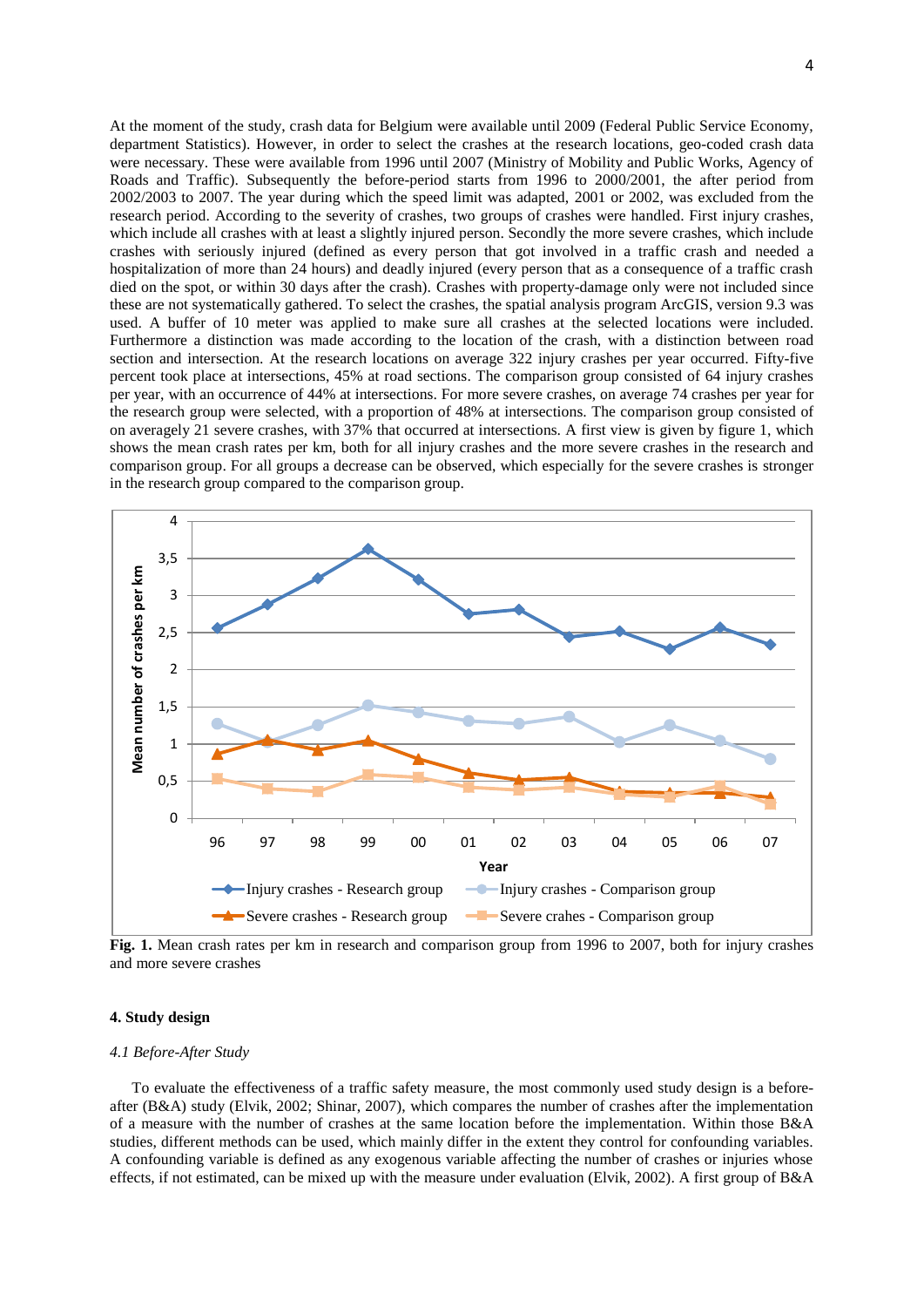studies are the simple B&A methods, which compare the crash rates after the measure with before, without control for any confounding variable. A second group are the B&A methods that control for trend effects. As before to after the measure different elements are changed that could have had an autonomous effect on the occurrence of crashes, it is important to take those effects into account. These elements are for example traffic safety campaigns, stronger enforcement, adaptations of infrastructure, changes in traffic volume, etc. The trend effect can be controlled through the application of a comparison group. A third group are the Bayesian methods, of which one is the empirical Bayes (EB) method. Preference is given to this EB method as it controls for the most important confounding factors (Elvik, 2002; Hauer, 1997), such as common trend, effects of chance and the regression to the mean (RTM) phenomenon.

#### *4.2 Comparability of the comparison group*

The comparison group has an important role in B&A studies, as it is applied to count for trend and often also for RTM. The locations in the comparison group have to be similar to the research group on a couple of characteristics, that is for example geometric design, traffic volumes and vehicle fleet (Persaud & Lyon, 2007). The comparability of the comparison group can be examined through the calculation of the odds-ratio (OR) for the crash rates during the years before the measure.

$$
OR = \frac{R_{t}}{C_{t}} \frac{R_{t-1}}{C_{t-1}}
$$

 $R_t$ = number of crashes in the research group in year t

 $R_{t-1}$ = number of crashes in the research group in year t-1

 $C<sub>t</sub>$  = number of crashes in the comparison group in year t

 $C_{t-1}$  = number of crashes in the comparison group in year t-1

When the OR is near to 1, the comparison group is comparable to the research locations. Maximum standard deviation should not be higher than 0.20. The ORs are calculated for the total comparison group for the years before the speed limit restriction. The results of these calculations are shown in table 2. The odds ratios for the injury crashes show that the comparison group is comparable to the research group. A subdivision between crashes that occurred at intersections and at road sections, shows a slightly better comparability for crashes that occurred at intersections compared to road sections. The ORs for fatal and serious injury crashes are less comparable, with an OR more different from 1, and standard deviations that exceed 0.20. This can be explained by the low number of crashes, where small fluctuations result in higher relative changes.

# **Table 2**

Odds ratios (OR) and standard deviations (s) for injury and more severe crashes for all years before the implementation of the measure

| Injury crashes |                                     |                                             |                                             |  |
|----------------|-------------------------------------|---------------------------------------------|---------------------------------------------|--|
| 96-97          | <b>Total</b><br>OR(s)<br>1.39(0.20) | <b>Intersections</b><br>OR(s)<br>0.95(0.28) | <b>Road sections</b><br>OR(s)<br>2.05(0.29) |  |
| 97-98          | 0.92(0.20)                          | 1.00(0.27)                                  | 0.84(0.29)                                  |  |
| 98-99          | 0.93(0.18)                          | 0.94(0.25)                                  | 0.90(0.26)                                  |  |
| 99-00          | 0.95(0.18)                          | 1.25(0.26)                                  | 0.76(0.24)                                  |  |
| Average        | 1.05(0.19)                          | 1.03(0.27)                                  | 1.14(0.27)                                  |  |
|                |                                     | <b>Fatal and serious injury crashes</b>     |                                             |  |
| 96-97          | <b>Total</b><br>OR(s)<br>1.62(0.32) | <b>Intersections</b><br>OR(s)<br>1.07(0.51) | <b>Road sections</b><br>OR(s)<br>2.23(0.42) |  |
| 97-98          | 0.96(0.34)                          | 0.75(0.49)                                  | 1.23(0.49)                                  |  |
| 98-99          | 0.70(0.32)                          | 0.85(0.44)                                  | 0.56(0.47)                                  |  |
| 99-00          | 0.81(0.29)                          | 1.15(0.45)                                  | 0.64(0.39)                                  |  |
| Average        | 1.02(0.32)                          | 0.96(0.47)                                  | 1.16(0.45)                                  |  |

Also the qualitative characteristics, as shown in table 1 can be compared. Therefore a comparison is made for the classification and urbanization of roads. To examine this, next equation is used: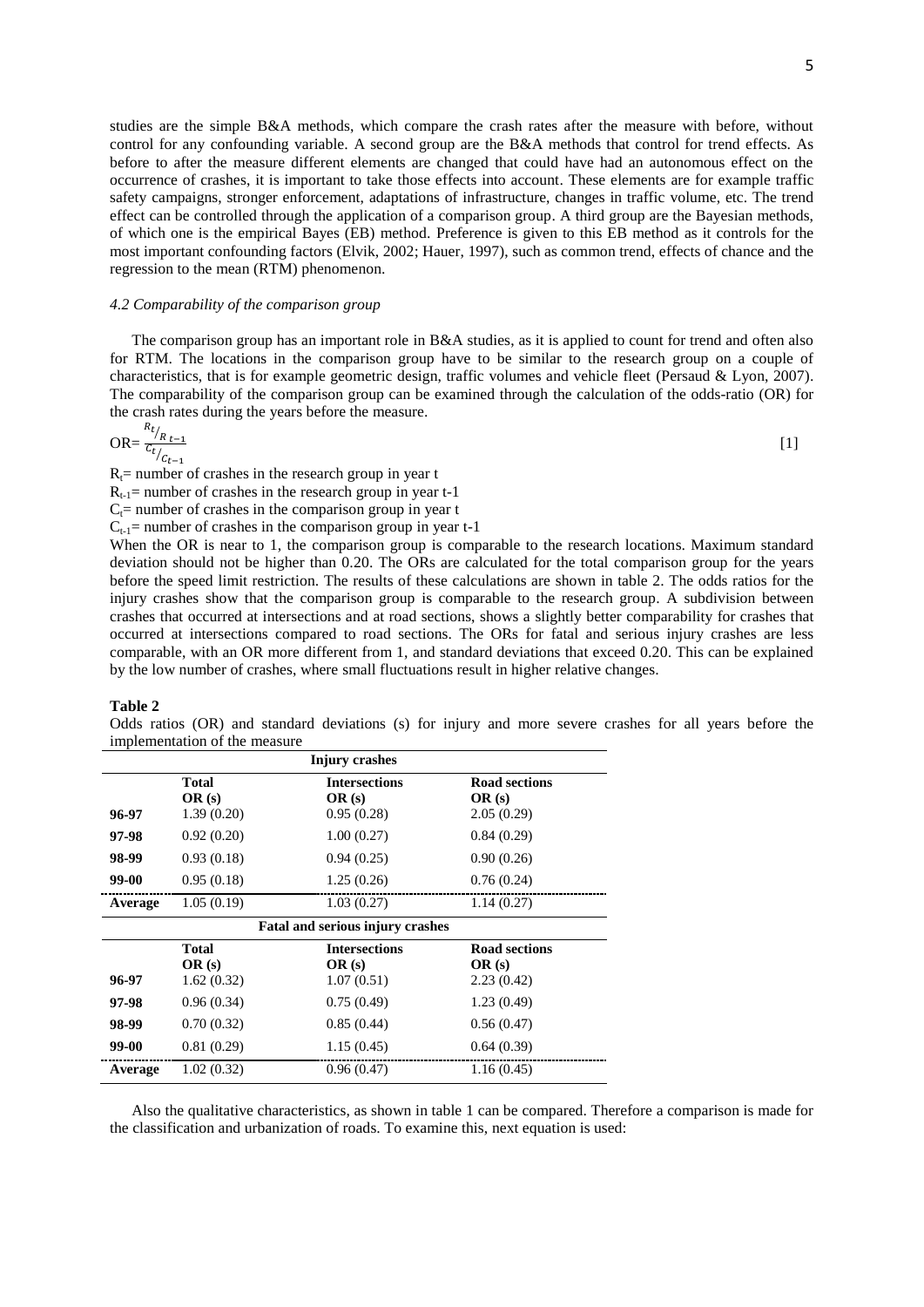length of roads in research group with a certain characteristic  $\ell$ total length of roads in research group

length of roads in comparison group with a certain characteristic  $\sqrt{\rm total}$  length of roads in comparison group [2]

Five equations were calculated: three for the functional classification of roads (local, secondary and primary), and two for the level of urbanization (inside or outside built-up areas). In order to analyze whether differences are significant, the Fisher's Exact Test is calculated. The comparison group is more or less comparable with the research group for local roads (1.12;  $p=0.6707$ ); secondary roads (0.83;  $p=0.2619$ ) are slightly underrepresented in the research group, in common with primary roads  $(0.74; p=0.4262)$ . Roads outside urban areas are comparable  $(0,92; p=0.1708)$ , roads inside urban areas are overrepresented in the research group  $(1.50;$ p=0.3579). However none of these differences were significant. Regarding the results of those analyses and the calculated odds ratios, we consider the comparison group to be acceptable.

However, next to these analyses, the absolute crash rates from the research and comparison group need some specific attention. As from figure 1 can be seen, the crash rates at the research locations are systematically higher than those at the comparison locations, both for the period before and after the measure. This is an important remark, which has consequences for the evaluation method. Preference goes to the EB method, as this controls for RTM and trend effects. However, because of this discrepancy in crash rates between the research and comparison group, it was not possible to use the EB method. This method controls for RTM through the estimation of the number of crashes that would have occurred before, instead of using the recorded number before. This estimation is based on statistical analyses, using a comparison group or on some available crash prediction model. In this study the comparison group encompasses much lower crash rates compared to the research group. Figure 1 shows considerable differences between the mean numbers of crashes in the research group and the comparison group throughout the full period 1996-2000. These differences seem to be rather structural as the speed limit reduction was only introduced starting from 2001. Consequently, an EB estimation of crash rates in the period before implementation of the measure, based on this comparison group, would result in a biased (in the present case: an unreasonably low) estimated number of crashes compared to the recorded crash rates. Selecting another comparison group was not possible, as no other locations within the province of Limburg with an unchanged speed limit of 90km/h were present and no information from locations elsewhere could be obtained. Consequently no attempt to correct for possible RTM-bias could be done and the evaluation was continued as a B&A study with comparison group to account for trend effects.

# **5. Method**

#### *5.1 Evaluation per location*

The effectiveness of lowering the speed limit is first calculated per location, and can be expressed in an index of effectiveness (Eff) (Hauer, 1997), which shows the relative change in the crash rates from before to after. When the index is lower than 1, this shows that the crashes decreased and the measure had a favorable effect on traffic safety. An index higher than 1 indicates a higher crash rate after the implementation of the measure compared to before. The equation has to be adapted for trend effects. Therefore it is being assumed that the research locations followed the same trend than the comparison group. This trend is reflected by the evolution of the crash rates from before to after in the comparison group. Consequently, the effect estimate can be expressed as:

$$
Eff = \frac{L_{after}}{L_{before} * \frac{c_{after}}{c_{before}}} = \frac{L_{after}}{c_{after}} / L_{before}
$$

[3]

 $L_{after}$  = number of crashes on location L after the measure  $L<sub>before</sub>$  number of crashes on location L before the measure  $C<sub>after</sub>$  = number of crashes in the comparison group after the measure  $C_{before}$  = number of crashes in the comparison group before the measure

The reliability of this estimate is assessed by the 95% confidence interval (CI): 95% CI, lower limit =  $\exp[\ln(\text{eff}) - 1.96 * s]$ 95% CI, upper limit =  $\exp \left[ \ln(\text{eff}) + 1.96 \cdot \text{s} \right]$  [4]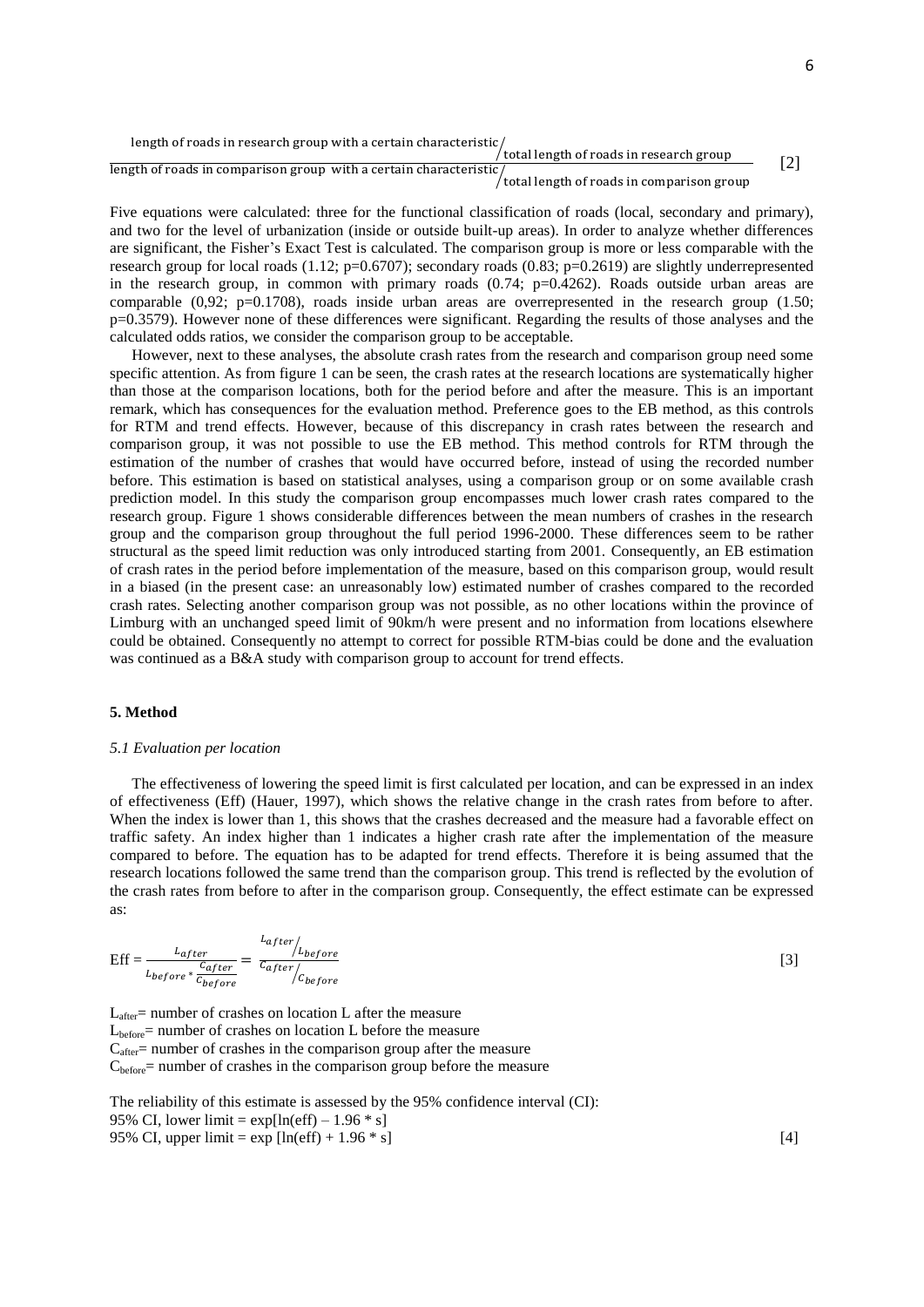With the variance (s) is the root of the standard deviation 
$$
(s^2)
$$

$$
s^2 = \frac{1}{L_{after}} + \frac{1}{L_{before}} + \frac{1}{C_{after}} + \frac{1}{C_{before}}
$$
 [5]

#### *5.2 Effectiveness across different locations*

Next to an individual analysis per location, a meta-analysis can be executed (Fleiss, 1981), which calculates the overall effect of all locations with an adapted speed limit. To count the overall effect, every location gets an importance, which is inversely proportional to the variance:

$$
w_l = \frac{1}{s_l^2} \tag{6}
$$

Suppose that the measure was implemented at m different locations, the weighted mean index of effectiveness of the measure over all locations (EFF) is:

$$
EFF = \exp\left[\frac{\sum_{l=1}^{m} w_l * \ln\left(effl\right)}{\sum_{l=1}^{m} w_l}\right]
$$
 [7]

The estimation of a 95% confidence interval is

95% CI EFF = exp 
$$
\left[ \frac{\sum_{l=1}^{m}wl * \ln (effl)}{\sum_{l=1}^{m}wl} \pm 1.96 * \frac{1}{\sqrt{\sum_{l=1}^{m}wl} \right]
$$
 [8]

# **6. Results**

The results of the analyses are shown in table 3. When each location is analyzed separately, a decrease in injury crashes is found at 62% of the locations after lowering the speed limit from 90 to 70 km/h. Furthermore a separate analysis is made for crashes that occurred at intersections and at road sections. In 43% of the locations the crashes rates at intersections decreased. At road sections a decrease is found at 70% of the locations. For the fatal and serious injury crashes, a decrease is found at 67% of the locations. A distinction between road sections and intersections showed a decrease in severe crashes at respectively 49 and 67% of the locations. At the road sections also 7 locations (12%) had an index equal to 1.

The meta-analysis for the total number of injury crashes showed a decrease in crash rates of 5% after lowering the speed limit. This decrease was only significant at the 25% level. For crashes that occurred at intersections, an increase of 11% is found, significant at the 10% level. On the contrary, analysis of crashes at road sections resulted in a significant decrease of 11%. A meta-analysis for the more severe crashes showed a significant decrease of 33% at all researched locations. This strong decrease was mainly found for crashes that occurred at road sections, for which a significant decrease of 36% was found. The severe crashes at intersections showed a decrease of 6%, which was non-significant. These results clearly show the speed limit restriction had a stronger effect on severe crashes, compared to the total number of injury crashes. Also a higher effectiveness is found for the occurrence of crashes at road sections compared to intersections.

| Table 3                                                  |  |
|----------------------------------------------------------|--|
| Results of a B&A study with correction for trend effects |  |

| <b>Analysis per location</b> |                     |                      |                      |                      |                     |              |
|------------------------------|---------------------|----------------------|----------------------|----------------------|---------------------|--------------|
|                              | <b>Total</b>        |                      | <b>Intersections</b> |                      | Road sections       |              |
|                              | # $eff < 1$         | # $eff >1$           | # $eff < 1$          | # eff $>1$           | # eff $< 1$         | # eff $>1$   |
| Injury crashes               | 38 (62%)            | 23 (38%)             | 26 (43%)             | 35 (57%)             | 43 (70%)            | 18 (30%)     |
| <b>Severe crashes</b>        | 41 (67%)            | 20 (33%)             | 30 (49%)             | 31 (51%)             | 41 (67%)            | 13 (21%)     |
| Meta-analysis                |                     |                      |                      |                      |                     |              |
| <b>Total</b>                 |                     | <b>Intersections</b> |                      | <b>Road sections</b> |                     |              |
|                              | Eff [95% CI]        |                      |                      | Eff [95% CI]         |                     | Eff [95% CI] |
| <b>Injury crashes</b>        | $0.95$ [0.88; 1.03] |                      |                      | $1.11$ [1.00; 1.23]  | $0.89$ [0.80; 0.99] |              |
| <b>Severe crashes</b>        | $0.67$ [0.57; 0.79] |                      |                      | $0.94$ [0.73; 1.20]  | $0.64$ [0.52; 0.73] |              |

#### **7. Discussion**

The evaluation of a traffic safety measure should ideally be executed through the application of the EB method (Elvik, 2002; Hauer, 1997). Because the crash rates are much lower in the comparison group compared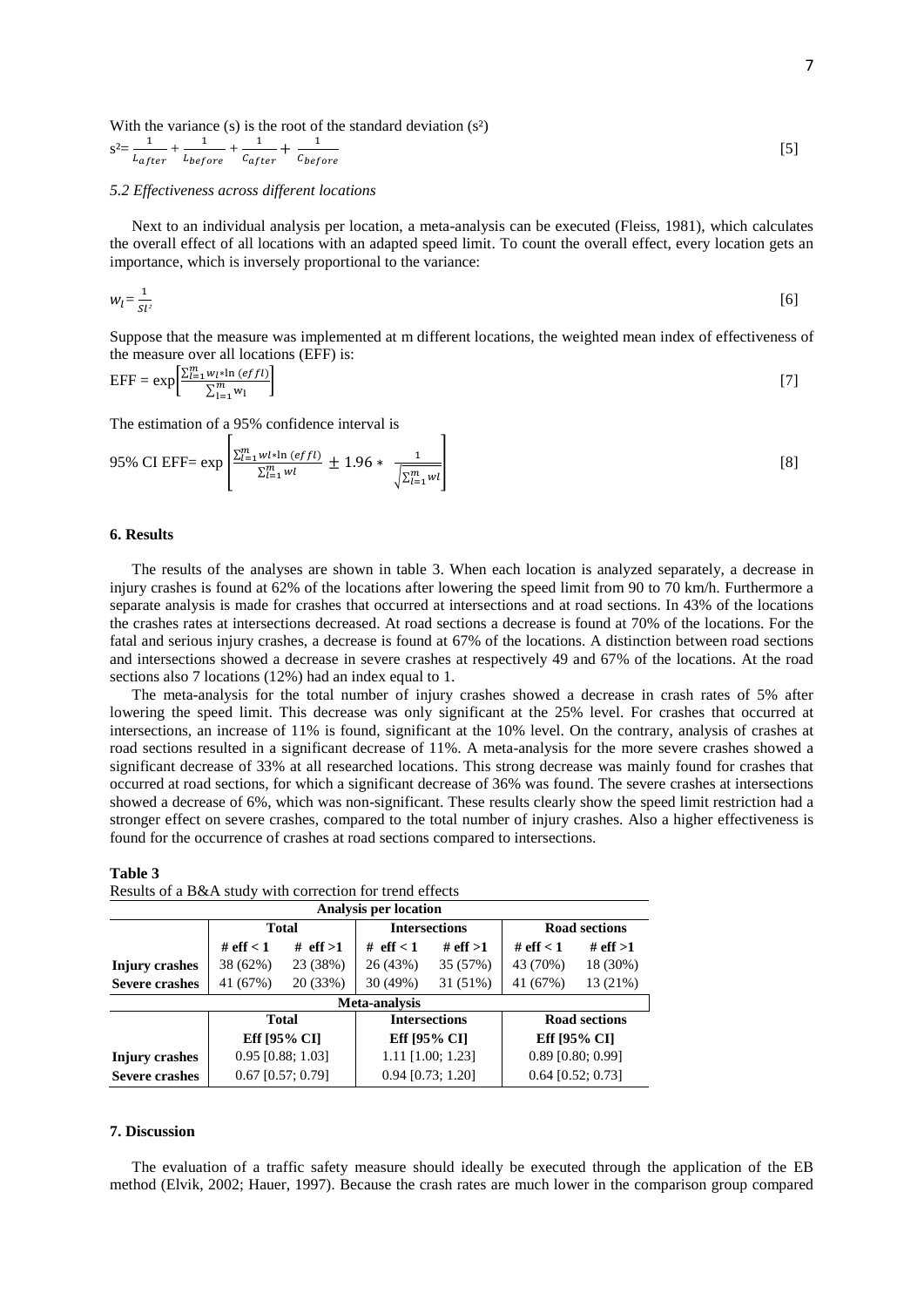to the research group, this method was not applicable here, as this would lead to biased estimations. A possible explanation for this discrepancy between the research and comparison group arises from a criteria that was used to select the road sections for restriction of the speed limits. One criterion was roads that are localized outside urban areas, but still have a high building density. Locations in the comparison group on the other hand, are mainly situated at rural roads, where traffic volumes are possibly lower compared to the selected research locations. Selecting another comparison group was not possible, and consequently it was not feasible to use the EB method and to control for RTM. However, it is rather unlikely that RTM occurred as the locations were not solely selected on the basis of a high crash count. Furthermore the before period counted 5 to 6 years, which probably already tempered the RTM effect.

Traffic volume data were not taken into account, since these data were not available. These volume data could have given an explanation of the low crash rates in the comparison group compared to the research group. Next to this it would have been interesting to compare the traffic volumes after the implementation of the speed limit restriction with before, in order to analyze whether the speed limit restriction had an effect on route choice of the drivers.

The analyses clearly showed a higher effectiveness for more severe crashes with serious injuries and fatalities compared to all injury crashes. This can be ascribed to the fact that speed is directly related to injury severity in a crash. This is different than the probability of being involved in a crash, which is more complex, as the occurrence of crashes can seldom be attributed to a single factor (Transportation research board, 1998).

The analyses also showed a stronger effectiveness at road sections compared to intersections, both for injury crashes, for which even a contradictory was found, and the more severe crashes. This is more difficult to explain. Crashes that occur at intersections may be less influenced by speed compared to road stretches, and causation might rather be related to maneuvers, for example turning left. This explains why no decrease was found, but this does not explain why an increase is found. A possible cause for this increase in the number of crashes, is the increase in the variance of travel speeds.

Lowering the speed limit will not automatically lead to an adaptation in travel speeds of all drivers. Factors such as habits, non-acceptance of the new measure or inattentiveness might explain why the actual speed adaptation is lower than the required speed adaptation (McCarthy, 1998). Furthermore, the speed limit change was only signalized through the adaptation of traffic signs. Parker (1997) stated that changing posted speed limits alone, without additional enforcement, educational programs or other engineering measures, only has a minor effect on driver behavior. Furthermore the infrastructure of the road was not adapted, which makes it less appealing for drivers to adapt their behavior, whereas others will strictly follow the rules. This can lead to an increase in the variance in travel speeds, which is an important risk factor for the occurrence of crashes (Aarts & Van Schagen, 2006).

Changes in speed behavior on their turn not necessarily result in an equal effect on traffic safety. As formulated by Nilsson (2004), this relationship can be expressed by power estimations of the difference in speeds. In a back-of-the-envelope calculation this theory can be compared with the results from current study, and the power estimations can be applied to observed travel speeds at Flemish roads. In 2007 the average speed at 70km/h roads was 75 km/h, at roads with a limit of 90 km/h this was 82.5 km/h. The  $V_{85}$  was respectively 95.1 and 85.6 km/h (Riguelle, 2009). An application of the power estimations on these speeds, resulted in an estimated decrease in crash rates between 17 and 34%, as shown in table 4.

#### **Table 4**

Estimation of % decrease in number of crashes using power estimations by Nilsson (2004) for mean and  $V_{ss}$ speeds at 90 and 70 km/h roads in Flanders in 2007

|                      | Mean speeds<br>$82.5 \rightarrow 75$ km/h | V85 speeds<br>$95.1 \rightarrow 85.6$ km/h |
|----------------------|-------------------------------------------|--------------------------------------------|
| <b>Fatal crashes</b> | $-32\%$                                   | $-34\%$                                    |
| Serious crashes      | $-25%$                                    | $-27\%$                                    |
| Injury crashes       | $-17\%$                                   | $-19%$                                     |

Results from our analyses are less favorable concerning all injury crashes. For the severe crashes the results are more in line with these theoretically expected results. However, this reasoning lacks validity due to its nonexperimental setting. At least, we would recommend a more detailed analysis of the speed behavior at the concerned roads.

# **8. Conclusions**

The restriction of the speed limit from 90 to 70 km/h at highways in Flanders, showed a favorable effect on severe crashes, for which a significant decrease of 33% was found. The effect at the injury crashes was more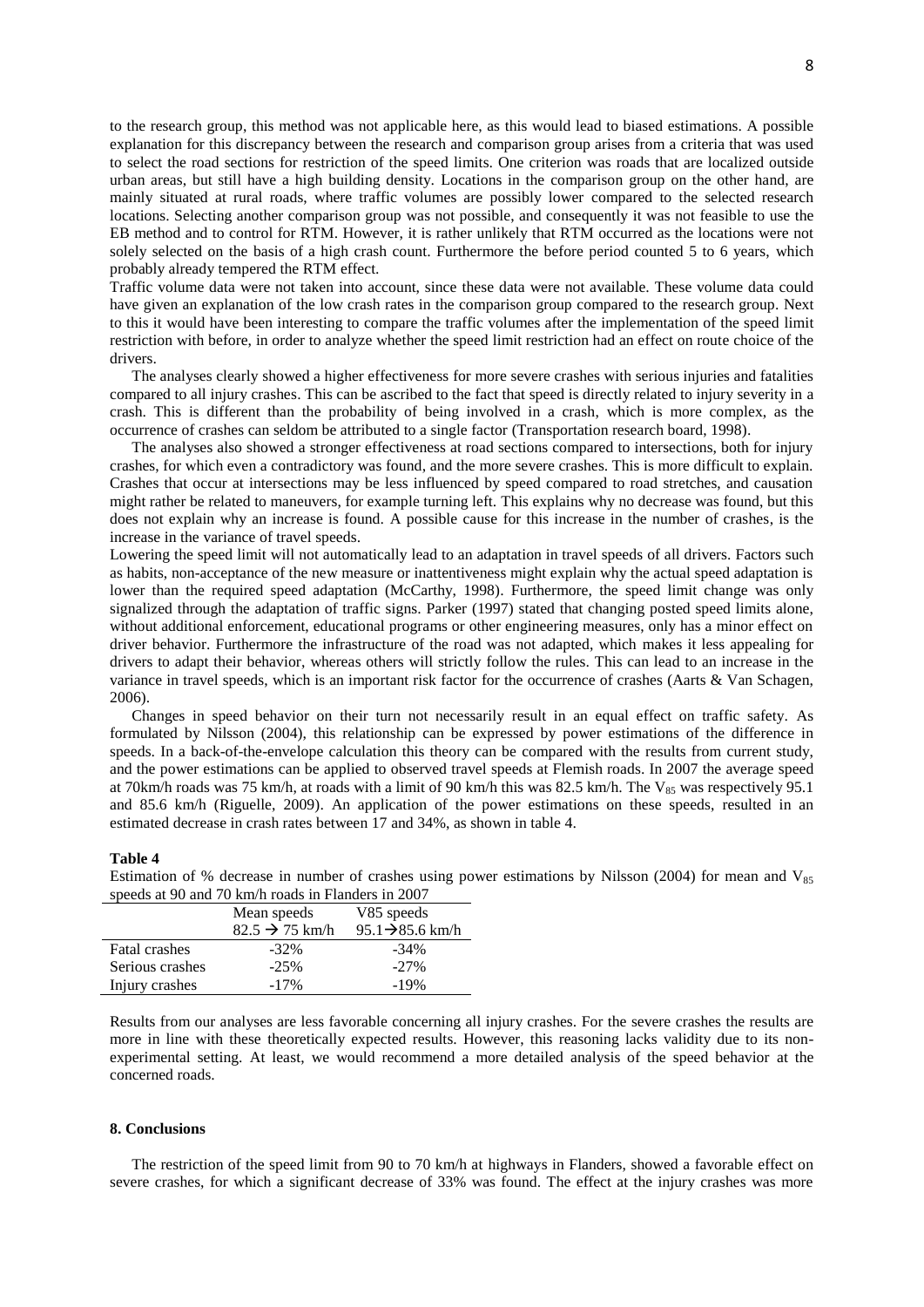limited, which showed a decrease of 5%. Furthermore a more favorable effect was found for the crashes that occurred at road sections compared to intersections. Whereas for the intersections an increase of 11% was found in the total number of injury crashes, the opposite was found for crashes at road sections, that is a decrease of 11%. For the severe crashes only decreases were found, which was clearly stronger at road sections (36%), compared to intersections (6%). However, more research is needed in order to examine the relationship between the speed limit and the travel speeds of the driver. Furthermore, it would be interesting to examine the possible causes of the difference in effect that was found between road sections and intersections.